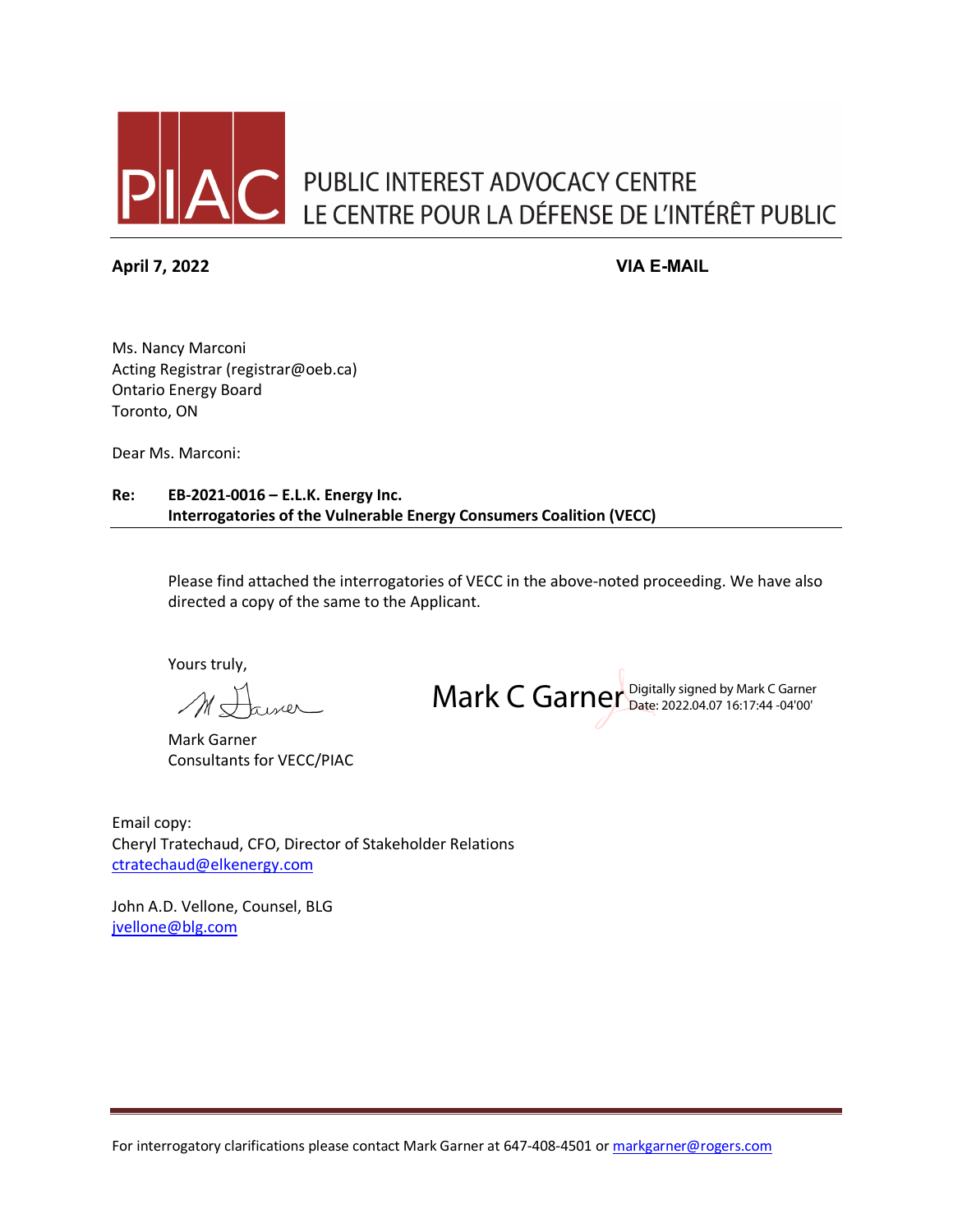**REQUESTOR NAME VECC DATE: April 7, 2022 CASE NO: EB-2021-0016**

**TO: E.L.K. Energy Inc. (ELK) APPLICATION NAME 2022 Cost of Service Rate Application**

### **1.0 ADMINISTRATION (EXHIBIT 1)**

**1.0-VECC-1** 

Reference: Exhibit 1, Tab 2, page 16

- a) What is the proportion of customers receiving e-bills?
- b) In the last month (or most recent period for which ELK has records) please provide a breakdown of the methods of payment (e.g., mail cheque, epayment, bank, or in person cash/cheque).
- c) What program(s) does ELK have to encourage customers to move to ebilling and online or bank payment?

\_\_\_\_\_\_\_\_\_\_\_\_\_\_\_\_\_\_\_\_\_\_\_\_\_\_\_\_\_\_\_\_\_\_\_\_\_\_\_\_\_\_\_\_\_\_\_\_\_\_\_\_\_\_\_\_\_\_\_\_\_\_\_\_

### **1.0-VECC-2**

Reference: Exhibit 1, Tab 2, Attachment 2

a) Please update the ELK Scorecard to include 2021 results.

## **2.0 RATE BASE (EXHIBIT 2)**

### **2.0-VECC -3**

Reference: Exhibit 1, Tab 3, Attachment 4: Asset Condition Assessment

- a) The Kinectrics Report identifies a number of asset categories for which the only data used was age. Please identify the asset categories which used data other than age and specify what data was collected for those assets.
- b) Please describe what steps ELK is taking to expand the type of data to be used for future asset conditions assessments?

### **2.0-VECC -4**

Reference: Exhibit 2, Tab 4, page 45, Appendix 2AB, Continuity Schedules Table 2-x pages 7-, Appendix 2-AA

a) Please update Appendix 2-AA and 2-AB to show 2021 actual amounts (or confirm the 2021 figures are actuals).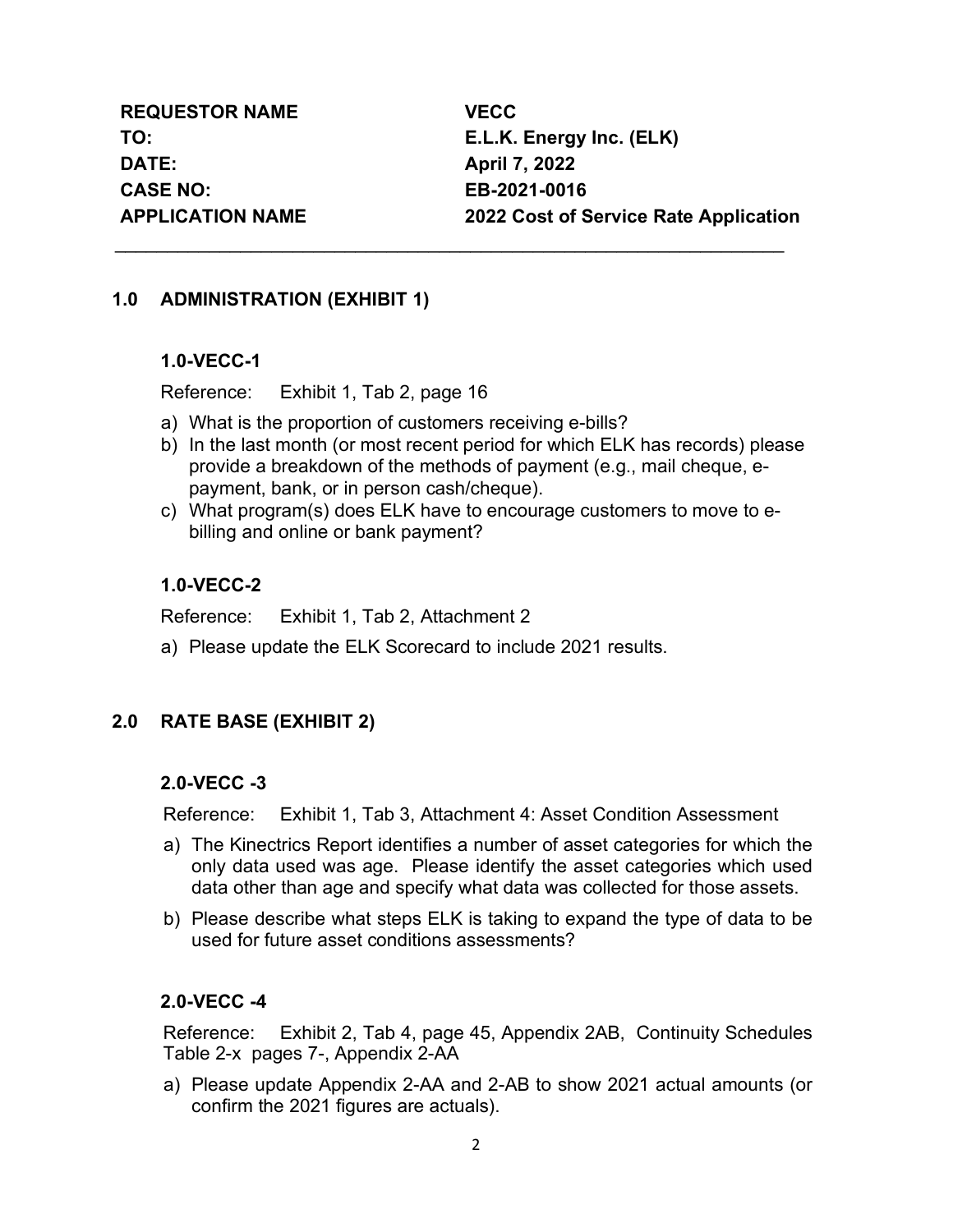- b) Please correct the discrepancy between Appendix 2-AA which shows net capital expenditures in 2016 of -437k and the continuity schedule for that year showing next capital additions of 460,458.
- c) Appendix 2AA also appears to show capital contributions being added to the net capital expenditures (as opposed to removed as indicated by the negative sign). If this is in error please correct or explain why net capital expenditures in year 2022-2026 appear to include capital contributions

Reference: Exhibit 2, Tab 4, page 45, Appendix 2AB, Continuity Schedules Table 2-x pages 7-, Appendix 2-AA

- a) Please explain the major variances (change) as between Appendix 2-AA filed in Exhibit 2 and the updated spreadsheet version (20220321\_Updated.XLSM)
- b) Please update Appendix 2-AA for 2021 actuals (or confirm the figures are actuals). Please also recast Appendix 2-AA to show the projects subtotaled amounts by the Board defined categories (Access, Renewal, Service and General Plant).

### **2.0-VECC -6**

Reference: Exhibit 2, Tab 2, Table 2-16, pages 18-19

- a) Table 2-16 shows that the 2012 Board approved General Plant amount was \$4.011 million and includes \$1,886 in Transportation Equipment. Please explain what transportation equipment was anticipated to be added to rate base in 2012.
- b) Please explain the large discrepancy between the 2012 General Plant anticipated in rates of \$4.011 million and the current estimate for General Plan in 2022 of \$3.434 million?

### **2.0-VECC -7**

Reference: Exhibit 2 Appendix 2-AA and 2-AB/ Attachment 1, page 79

- a) Please explain how the 2022 System Access forecast budget of \$867M was derived.
- b) Please explain how the 2023-2026 system access forecasts were derived
- c) Do any projects other than those classified as system access attract a capital contribution? If yes using Appendix 2-AB please show the capital contributions in each year by capital investment category.
- d) Using Appendix 2-AA (Capital Projects) please show for the projects #1 through #79 which occur in 2021 and 2022, the capital contributions forecast for each project.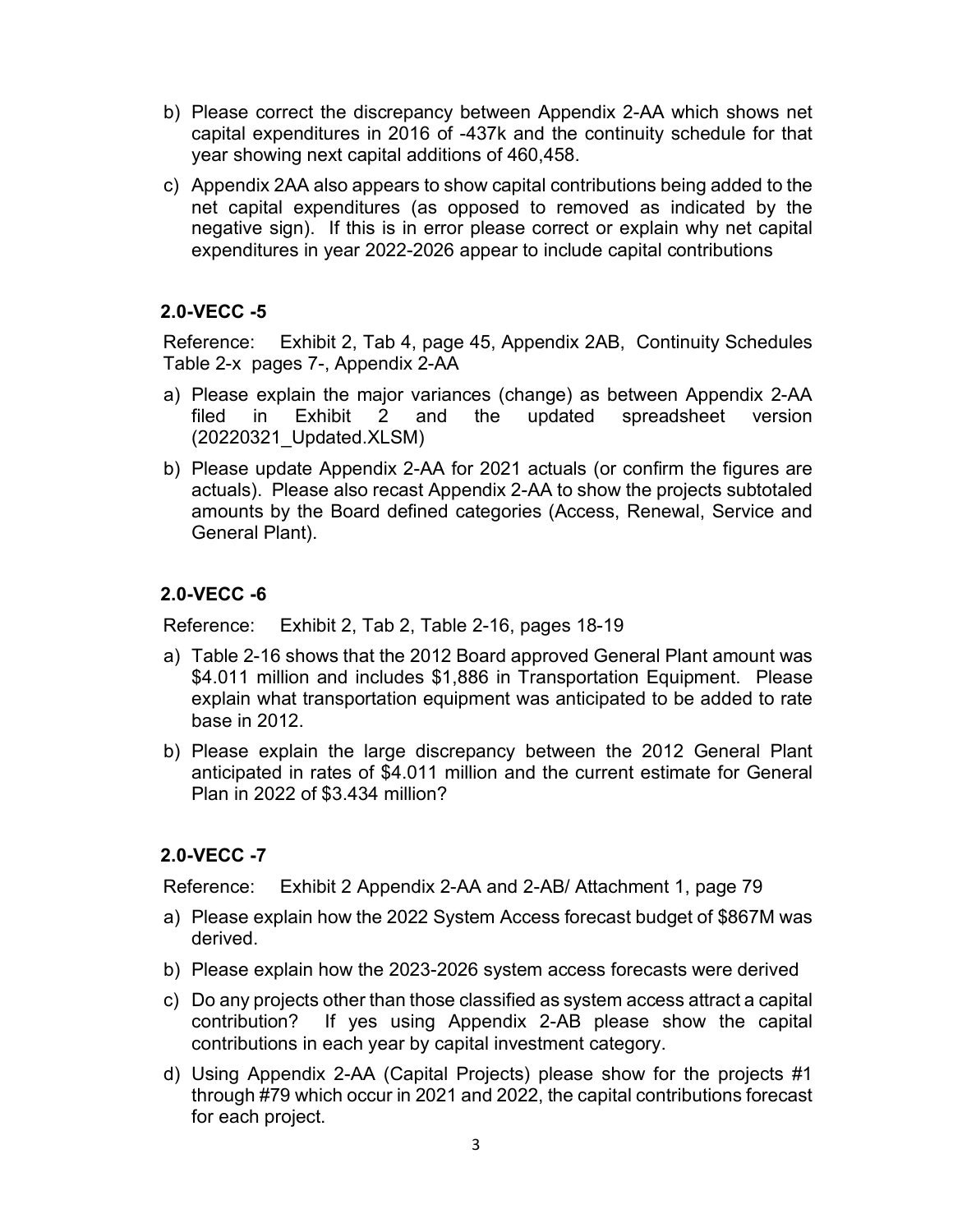Reference: Exhibit 2, Tab 4, page 38

"*There are two main categories that E.L.K. anticipates System Access investments to fall into: Subdivision development and rebuilds*".

- a) Please explain why rebuilds are classified as system access projects as opposed to system renewal or system service projects.
- b) Please identify the projects in 2022 which are classified as rebuilds.

### **2.0-VECC -9**

Reference: Exhibit 2, Tab 4, pages 40-/Attachment 1 DSP page 27-

[https://www.cbc.ca/news/canada/windsor/essex-residents-furious-demand](https://www.cbc.ca/news/canada/windsor/essex-residents-furious-demand-answers-power-flickers-1.6130704)[answers-power-flickers-1.6130704](https://www.cbc.ca/news/canada/windsor/essex-residents-furious-demand-answers-power-flickers-1.6130704)

> *Table 5.2-6: Power Quality Tracking at PME Points*

| <b>Measure</b>                     | <b>PME</b>         | $2017^{[1]}$ | 2018 | 2019 | 2020 | $2021^{[2]}$ | <b>Total</b> | % Total |
|------------------------------------|--------------------|--------------|------|------|------|--------------|--------------|---------|
| Power<br>Quality<br>Momentary<br>( | <b>Harrow East</b> | 19           | 23   | 21   | 17   | 8            | 88           | 23      |
|                                    | Harrow North       | 3            | 12   | 16   | 10   |              | 48           | 13      |
|                                    | <b>Belle River</b> | 0            | 6    | 6    | 9    | 3            | 24           | 6       |
|                                    | Kingsville         | 10           | 12   | 34   | 21   | 16           | 93           | 24      |
|                                    | Naylor             | 6            | 11   | 8    | 12   | 10           | 47           | 12      |
|                                    | Hopgood            | າ            | 13   | 12   | 9    | 16           | 52           | 14      |
|                                    | Comber North       | 3            | 3    | 7    | 6    | 3            | 22           | 6       |
|                                    | Cottam             |              | 2    | າ    | 3    | 0            | 8            | 2       |
|                                    | Total              | 44           | 82   | 106  | 87   | 63           | 382          | 100     |

- a) Please provide an explanation as to the root cause of the large number of momentary outages on the ELK distribution system.
- b) What capital programs are being implemented to address ELK's power quality issues?
- c) What scorecard metrics and targets are ELK proposing to monitor and address its power quality issues?

### **2.0-VECC -10**

Reference: Exhibit 2, Tab 4, pages 40- / Attachment 1 (DSP) page 36

a) Please update tables 5.2-10 and 5.2-11 (Outage by cause code) to include data for 2021.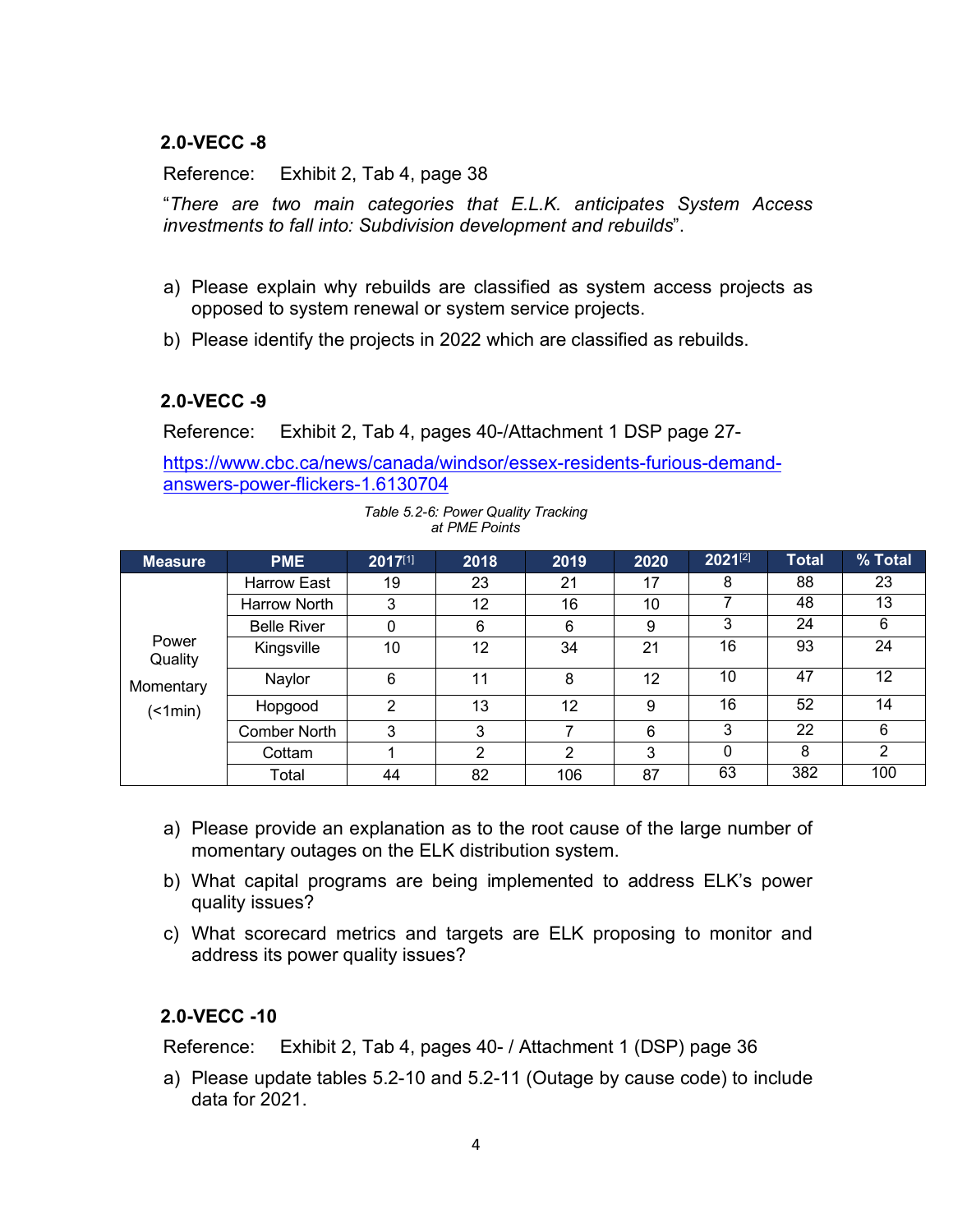- b) For 2020 and 2021 what were the main type of equipment failures causing outages due to defective equipment?
- c) What capital programs in 2022 are aimed at reducing outages due to defective equipment?

Reference: Exhibit 2, Tab 4, Attachment 1, page 198

#### **Figure 3.2: How satisfied or dissatisfied are you with the reliability of your electricity service, as judged by the number of outages you experience?**



- a) ELK customers clearly are dissatisfied with the Utility's reliability performance. Please explain what metrics or targets are being instituted to measure the progress ELK is making on its reliability issues.
- b) Please explain what management incentives or disincentives are being implemented to assist in reaching these targets.

#### **2.0-VECC -12**

Reference: Exhibit 2, Tab 7, Appendix 2-G

a) Please update Appendix 2-G to show 2021 results.

### **2.0-VECC -13**

Reference: Exhibit 2, Tab 4, Attachment 1, page 94

"*The General Plant expenditures are then forecast to drop below historical levels from 2024-2026 after the purchase of the new vehicles. The justification for which is expanded upon further in Appendix X ("Fleet Vehicle Material*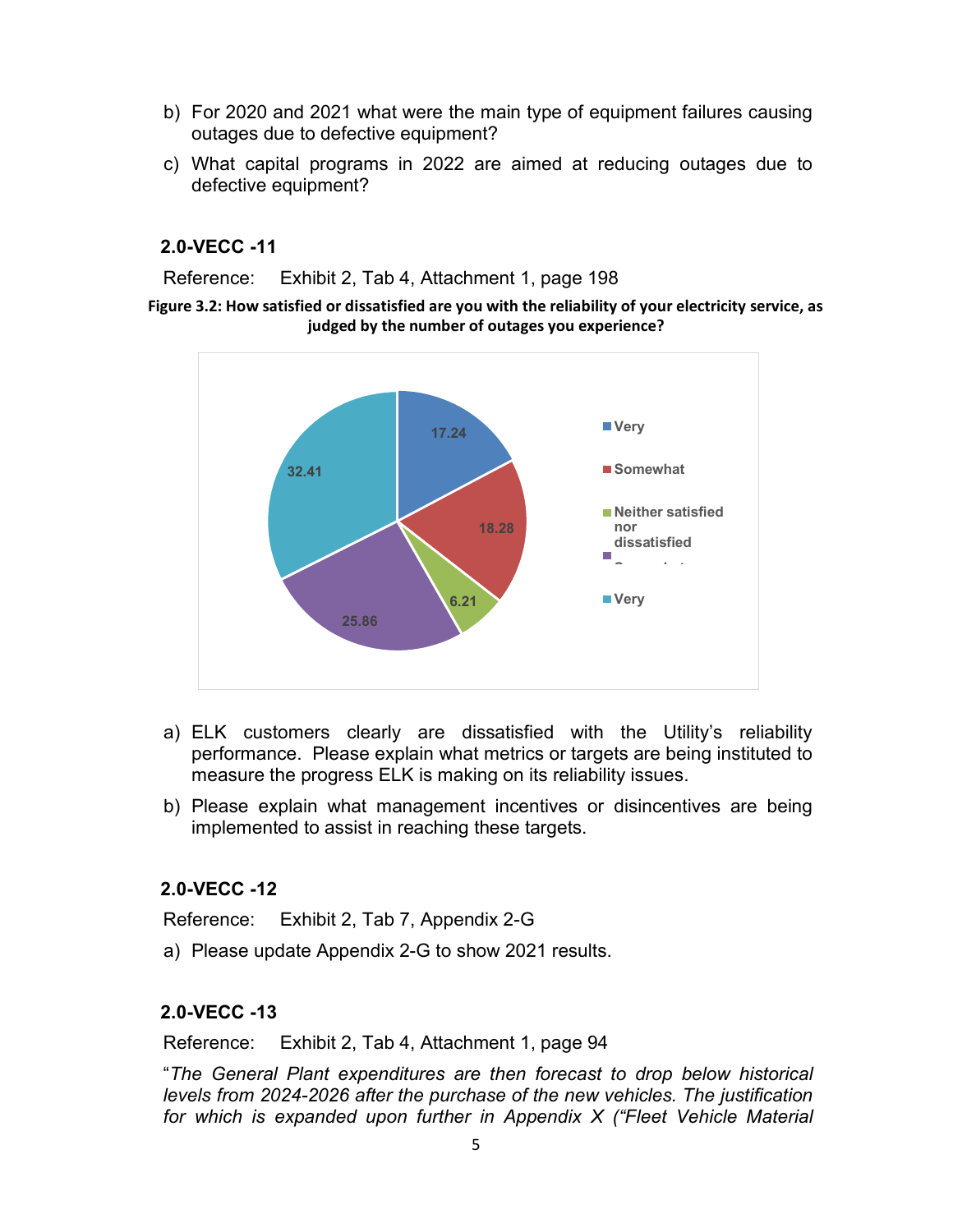#### *Narrative*")."

- a) Please confirm (or correct) Appendix X refers to Appendix  $O GP1$ : Fleet Replacement Program found at E2/T4/Attachment 1, page 517 or 527.
- b) Please provide a list showing for each year, 2020, 2021, 2022, and 2023: (1) the vehicles purchased (or expected to be purchased); (2) cost of each vehicle (actual or estimated), the date of delivery (actual or estimated).

### **2.0-VECC -14**

Reference: Exhibit 2, Tab 4, Attachment 1, page 97

*Table 5.4-8: Project Costs*

| <b>Category</b>       | <b>Project Name</b>                   | <b>2022 Test</b><br><b>Year Net</b><br>Costs (\$ '000) |
|-----------------------|---------------------------------------|--------------------------------------------------------|
| <b>System Access</b>  | SA-1: Subdivisions                    | \$183                                                  |
|                       | <b>SA-2: Road Relocations</b>         | \$138                                                  |
| <b>System Renewal</b> | SR-1: Pole Replacement Program        | \$103                                                  |
|                       | SR-2: Transformer Replacement Program | \$95                                                   |
| <b>General Plant</b>  | GP-1: Fleet Replacement Program       | \$370                                                  |
|                       | \$889                                 |                                                        |

- a) For each of these projects please provide a mapping to Appendix 2-AA to show under which project # they are included.
- b) ELK's materiality threshold is \$50,000 (E1/T7/page 123). Appendix 2-AA list 6 projects at or above this threshold:
	- i. #74 Home Hardware,
	- ii. #75 Liftow,
	- iii. #76 Telus Tower,
	- iv. #77, Residential Sub WH,
	- v. #78 Woodbridge Ph2.

Has ELK provided in this application detailed descriptions for these projects? If not please provide these.

c) Please indicate whether each of the above projects is being completed by internal resources or by an outside contractor. Please also provide the start and expected completion date for each project.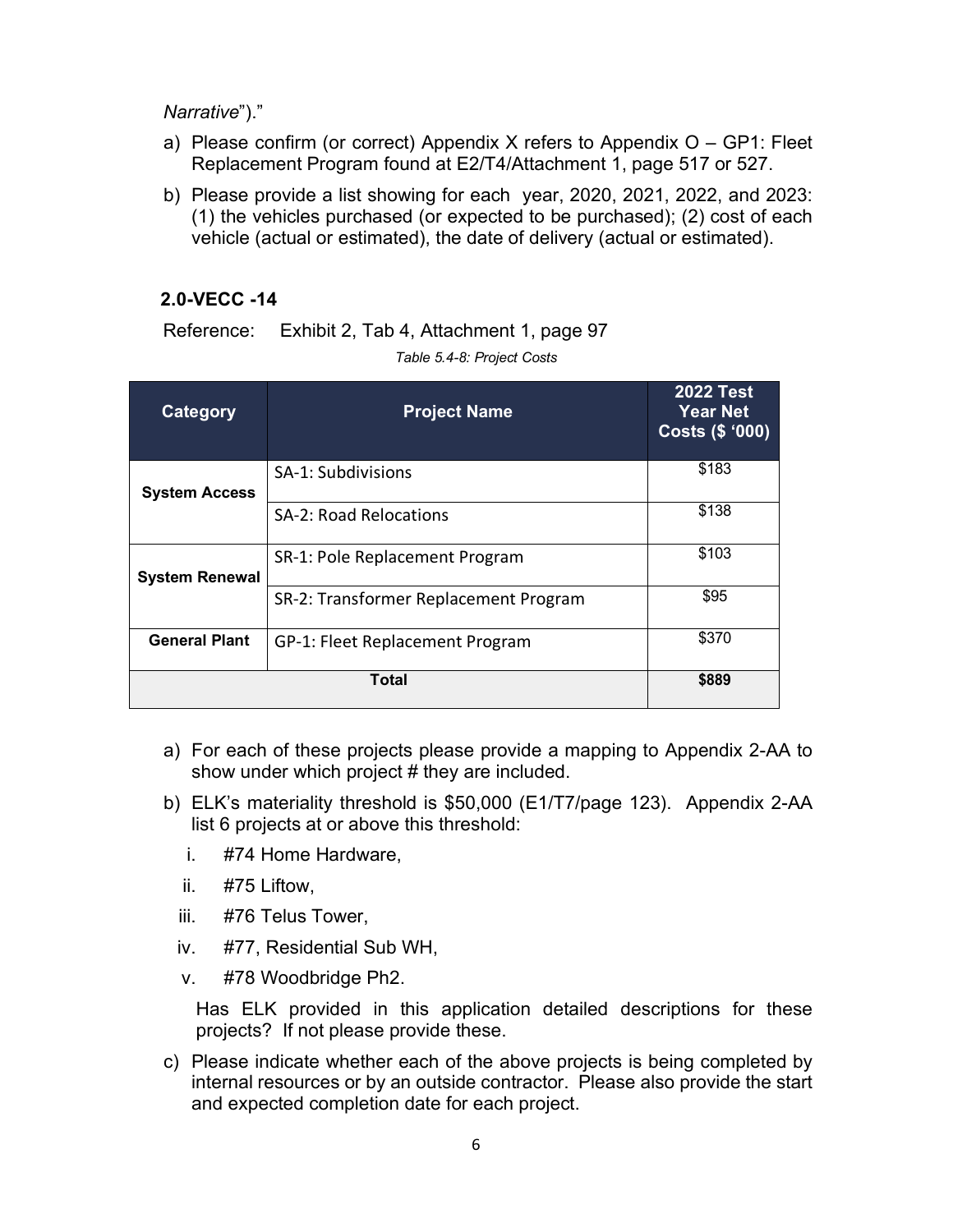Reference: Exhibit 2, Appendix 2-AA

- a) Please explain how the 2022 forecast for Project #79 "Unknown Access Projects" (\$260k) was derived.
- b) For 2021 the amount shown for this project is \$116,493. What was the actual amount spent on unforecasted access projects in 2021?

### **3.0 OPERATING REVENUE (EXHIBIT 3)**

### **3.0-VECC -16**

Reference: Exhibit 3, page 5

- Preamble: The Application states (page 5): "Customer/Connection values are on an average basis and Street Lights, Sentinel Lights and Unmetered Scattered Load are measured as connections."
- a) Please confirm that by "average" ELK means the average of the 12 monthly values for each year.
- b) Please provide the actual 2021 average customer/connection count for each class.

### **3.0-VECC -17**

Reference: Exhibit 3, pages 18-19

- Preamble: The Application states (page 18): "*For the Residential, General Service < 50 kW, General Service 50 to 4,999 kW, and Streetlights classes the geometric mean analysis was used to forecast the number of customers/connections for 2021 and 2022*".
- a) Over what period (i.e., years) was the geometric mean for each class calculated and why was this period chosen?

### **3.0-VECC -18**

Reference: Exhibit 3, page 11 Exhibit 4, Tab 11, Attachment 1(2011-2015 CDM Program Persistence) Load Forecast Model, CDM Tab

Preamble: The Application states (page 11): "*The regression model uses monthly kWh purchases (plus CDM) and monthly values of independent variables from January 2011 to December 2020 to*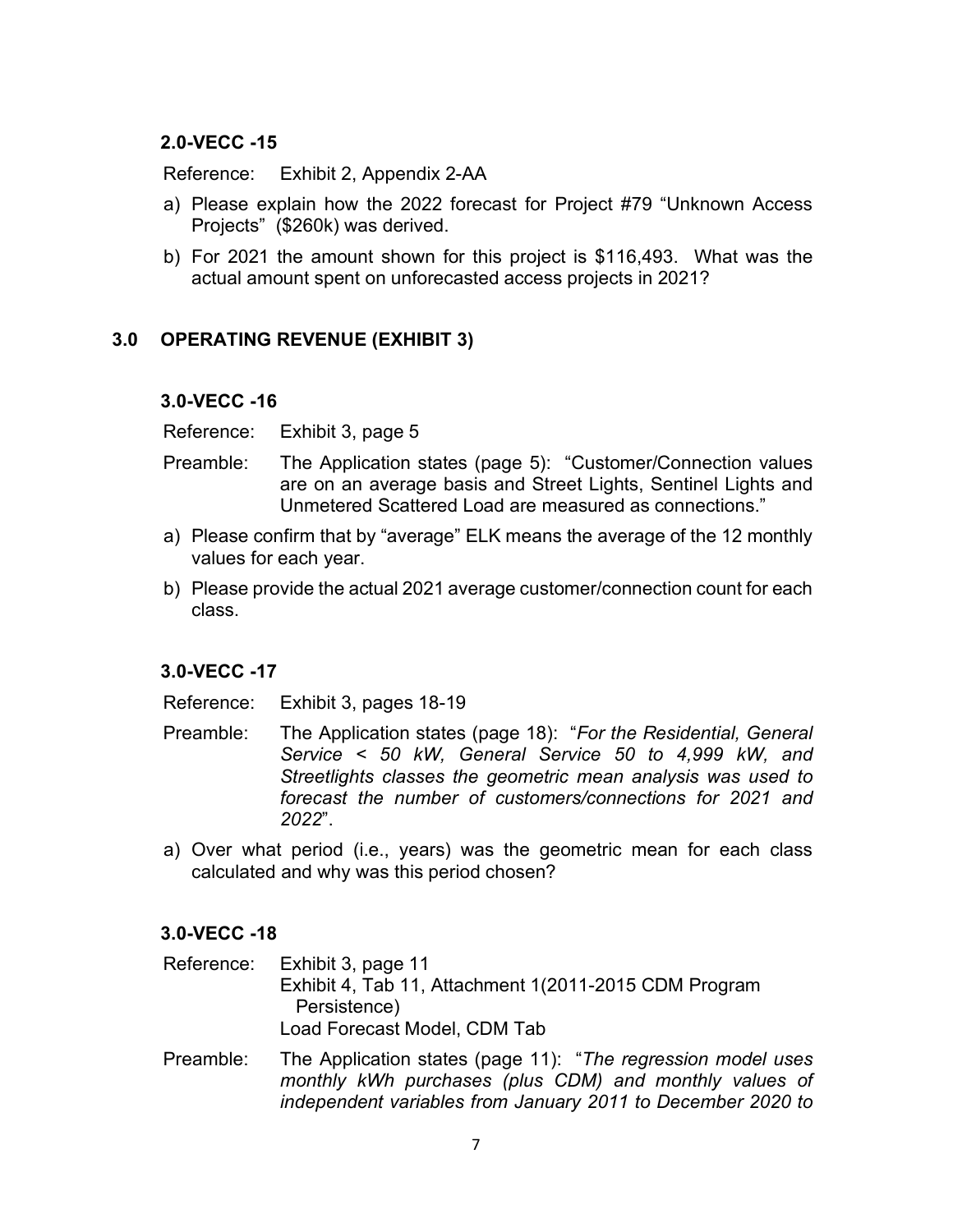#### *determine the monthly regression coefficients*".

- a) Do the monthly purchases include purchases from microFIT and FIT customers as well as purchases from the IESO?
- b) If not, please re-do the load forecast model so as to include purchases from microFIT and FIT generators in the value for power purchases.
- c) Please reconcile each of the following values in the CDM Tab with the IESO's reported results per Exhibit 4, Tab 11, Attachment 1
	- 2012 CDM Program Savings in 2012 (1,192,683 kWh per the CDM Tab)
	- 2013 CDM Program Savings in 2013 (650,445 kWh per the CDM Tab)
	- 2014 CDM Program Savings in 2014 (1,056,394 kWh per the CDM Tab)

### **3.0-VECC -19**

Reference: Exhibit 3, pages 4, 11 and 13

Preamble: The Application states (page 4): "*The updated regression analysis includes the variables used in the 2012 COS application with the exception of the Ontario Real GDP variables since it was not statistically significant and had a counterintuitive coefficient*."

> The Application states (page 11): "*The multivariate regression model has determined drivers of year-over-year changes in E.L.K.'s load growth are weather (heating and cooling degree days), calendar variables (days in month 21 and seasonal flag), and Customer Counts*".

The Application states (page 13):

"*E.L.K. Monthly Predicted kWh Purchases plus CDM =* 

- *= Heating Degree Days (18°C) \* 11,008*
- *+ Cooling Degree Days (16°C) \* 45,501*
- *+ Number of Days in the Month \* 481,703*
- *+ Spring Flag \* (614,549)*
- *+ GDP Index \* 25,483*
- *+ Constant of (3,168,790*)"
- a) Please reconcile/clarify the following inconsistencies:
	- Page 4 states GDP was not included as an independent variable but page 13 indicates it was.
	- Page 11 indicates that Customer Count was included as an independent variable but page 13 indicates it was not.
- b) It is noted that for each historic year the same GDP Index value is used for all months. Is there some reason why ELK did not use the more detailed quarterly data available from the Ontario Economic Accounts ([Ontario](https://data.ontario.ca/dataset/ontario-economic-accounts)  [Economic Accounts - Datasets - Ontario Data Catalogue\)](https://data.ontario.ca/dataset/ontario-economic-accounts)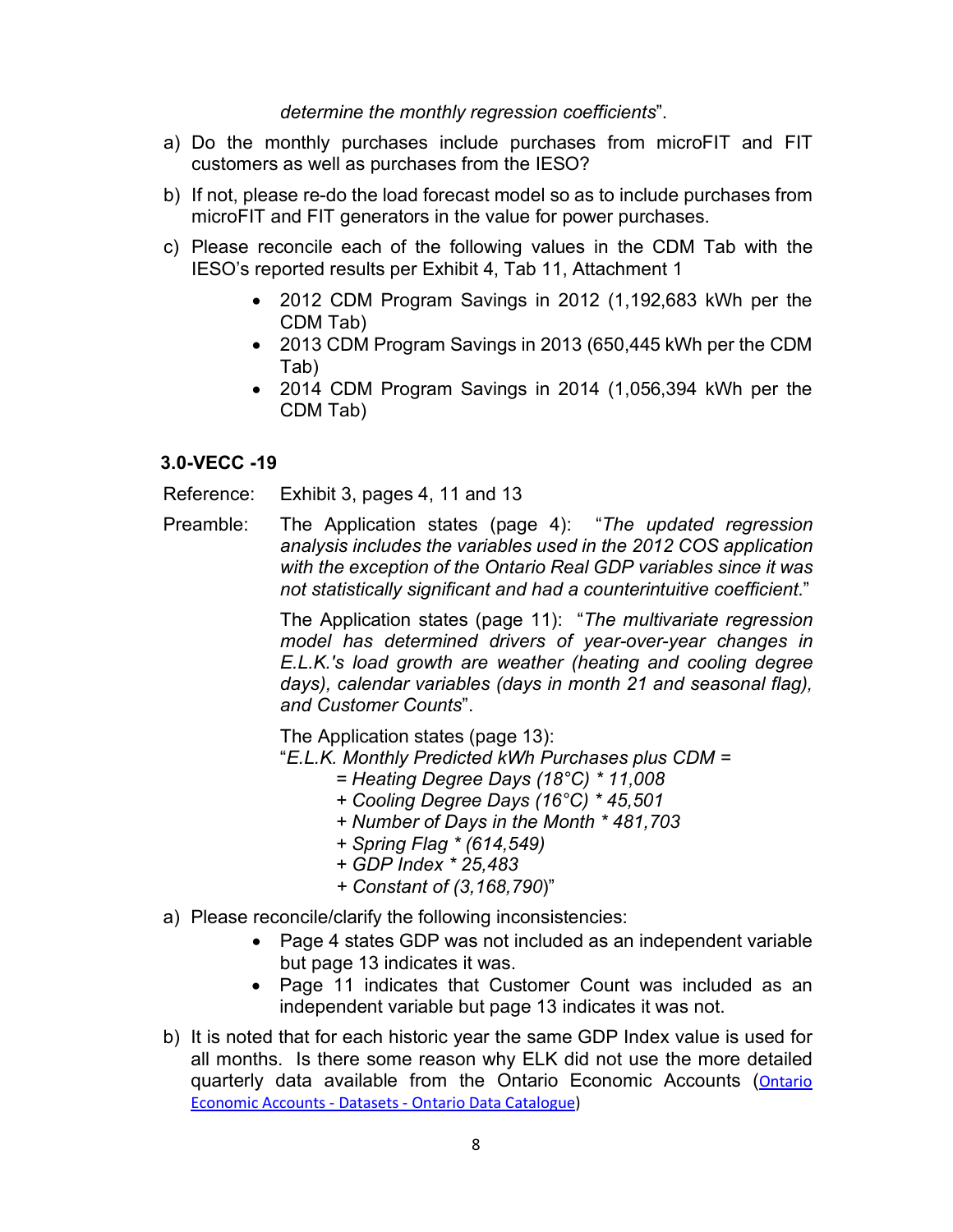c) Please explain why the base temperature for Cooling Degree Days was changed from 18 to 16 degrees Celsius.

### **3.0-VECC -20**

Reference: Exhibit 3, pages 13-14

- a) Are there more recent GDP forecasts for 2021 and 2022 available from the same major banks (or actual values available for 2021)? If so, please provide.
- b) Please confirm that ELK has not included any CDM savings for programs implemented in 2020, 2021 or 2022.

### **3.0-VECC -21**

Reference: Exhibit 3, pages 23-25

- a) Please provide for each customer class the actual kWh for 2021.
- b) For the GS>50 kW, Street Lights, Sentinel Lights and Embedded Distributor classes please provide the actual billed kW for 2021 and the resulting kW/kWh ratio.

### **3.0-VECC -22**

Reference: Exhibit 3, pages 37 and 39

Preamble: The Application states (page 39):

"*Specific Service Charges are forecast to decrease materially from 2020 to the 2021 Bridge Year, returning to a more typical level after high Specific Service Charges revenues in 2020. Other Income or Deductions is forecast to decrease by \$224,038 from 2020 to the 2021 Bridge Year. This increase is caused by a decrease in Revenues from Non Rate-Regulated Utility Operations and an increase in Expenses of Non Rate-Regulated Utility Operations*."

- a) Provide the 2021 actual Other Operating Revenue in the same level of detail as Table 3-37.
- b) The Application page 39) states that 2021 revenues from Specific Service Charges returned to more typical levels. However, the forecast for 2021 (and 2022) is materially less than the actual values for 2017-2019. Please reconcile.
- c) Please explain what is leading to a decrease in Revenues from Non Rate-Regulated Utility Operations in 2021 and 2022 versus 2020 and why, at the same time, Expenses of Non Rate-Regulated Utility Operations are increasing.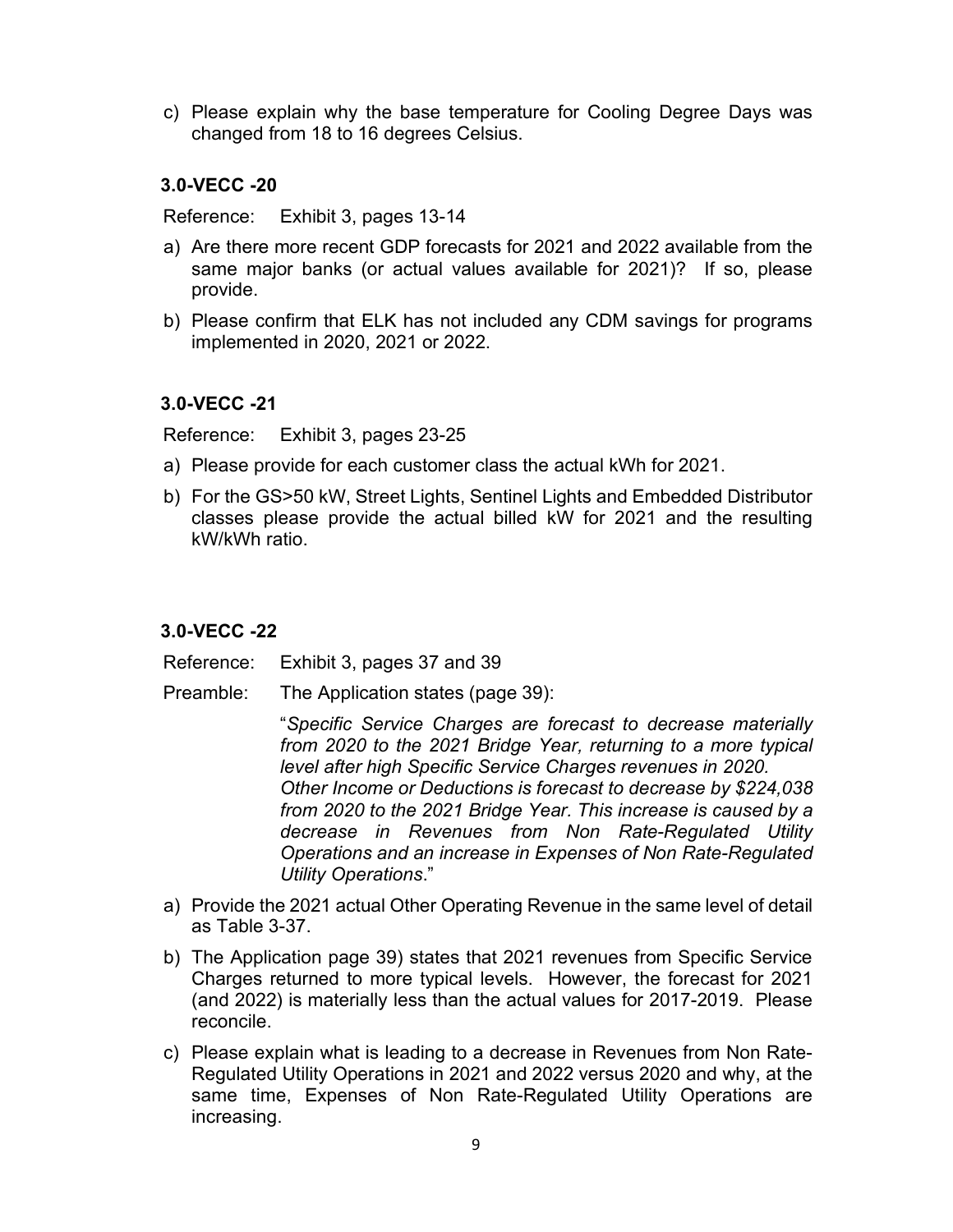- d) Please indicate in which USOA account is the revenue from Pole Rental charges recorded?
- e) Please provide: i) the actual annual pole rental revenues for 2017-2020, ii) the forecast 2021 pole rental revenues per the Application, iii) the actual 2021 pole rental revenues and iv) the forecast pole rental revenues for 2022.
- f) Where is the rental revenue for the Pearl St. Property recorded (i.e., which USOA account) and what are the annual values for 2017 to 2022?
- g) What are sources for the revenues recorded in USOA #1435?
- h) Please confirm that none of ELK's customers are served via Retailers.

## **4.0 OPERATING COSTS (EXHIBIT 4)**

### **4.0 -VECC -23**

Reference: Exhibit 4, Appendices 2-JC (OMA Programs) and 2-JA (OM&A Summary)

- a) If Appendices 2-JA and 2-JC do not show 2021 actual results please update the tables for the actual results (unaudited if necessary).
- b) Please subdivided Appendix 2-JC OM&A by program to show which 2-JA category Operations, Maintenance etc..) they fall within.

### **4.0 -VECC -24**

Reference: Exhibit 4, Tab 3, page 20-

a) How was the 2022 Bad Debt amount of \$120,000 calculated/derived?

### **4.0 -VECC -25**

Reference: Exhibit 4, Tab 3, page 23-

- a) Please show how the \$363,003 for locates was calculated/derived.
- b) Please provide the number of locates undertaken in each of 2018 to 2021.
- c) What are the expected number of locates in 2022?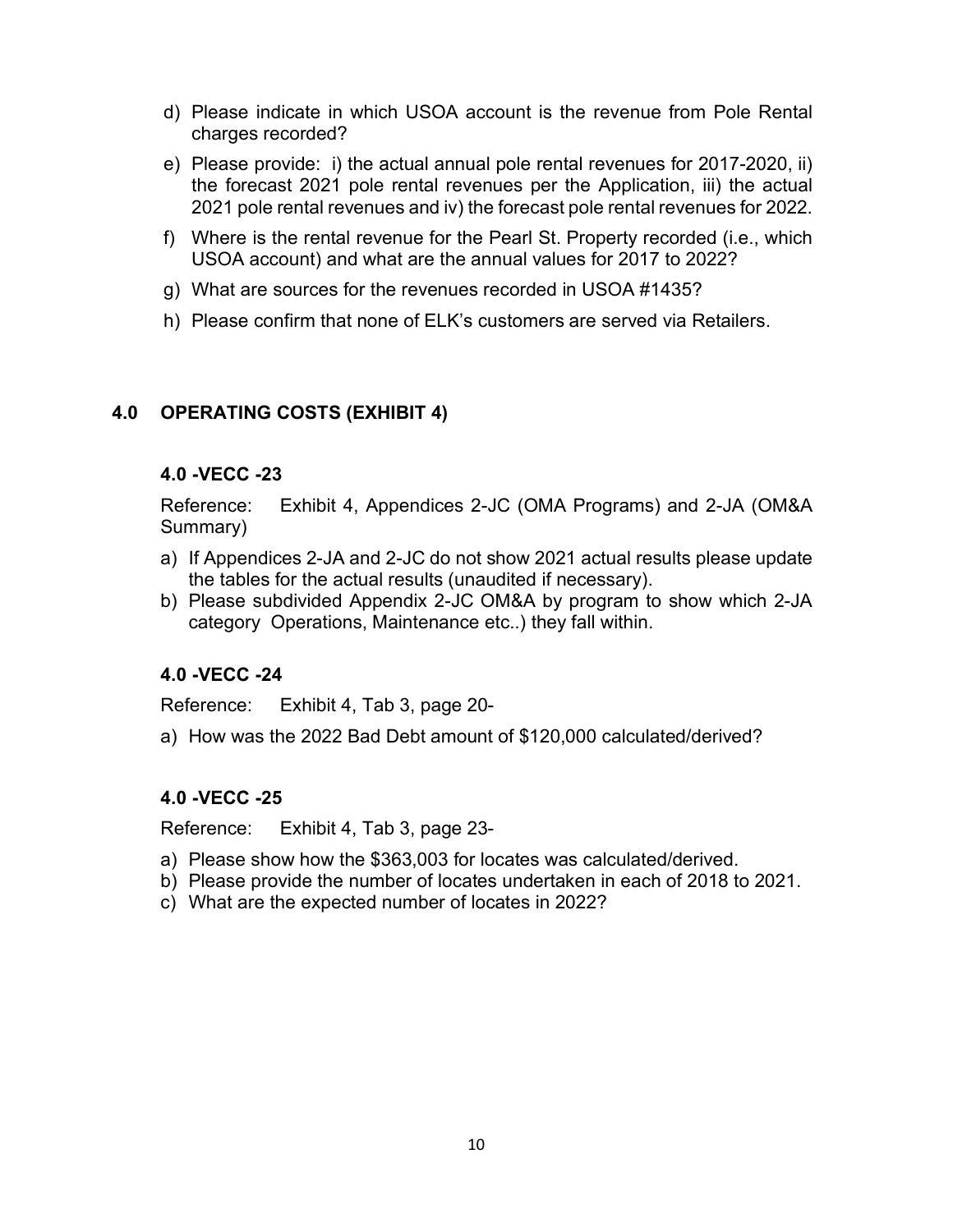Reference: Exhibit 4, Tab 3, page 24

- a) ELK explains that "*Sensus is required to be paid in foreign currency and subject to foreign exchange fluctuations which accounts for the majority of the* (Meter Maintenance & Readings) *increase*. However, our review of US-Canadian exchange rates appears to show the Canadian dollar generally appreciating over the 2020 - 2022 period (from a low of .71 in 2020 to a high of .83 in 2021. In any event, the current rate of .79-.80 would appear to be as compared to any period since 2017. Please show the calculation upon which the statement that exchange rates account for majority of the cost increase in this category was based.
- b) What steps does ELK take to mitigate exchange risk for these costs?

### **4.0 -VECC -27**

Reference: Exhibit 4, Tab 3, page 28

ELK states: "*The increase in costs between 2020 actuals and 2021 Bridge year primarily relates to increased costs with respect to the preparation of E.L.K.'s 2022 Cost of Service Rates Application*."

a) What is the amount of 2022 rate application costs included in Appendix 2-JA in either the 2020 or 2021 Bridge Year related to this application?

## **4.0 -VECC -28**

Reference: Exhibit 4, Tab 3, page 30

- a) Please confirm (or correct) that vegetation management costs are captured under the program table category of " Overhead Operations/Maintenance (Program #9) of \$472,488 in 2022.
- b) Please provide the vegetation management costs separately for the years 2016 through 2022 (forecast).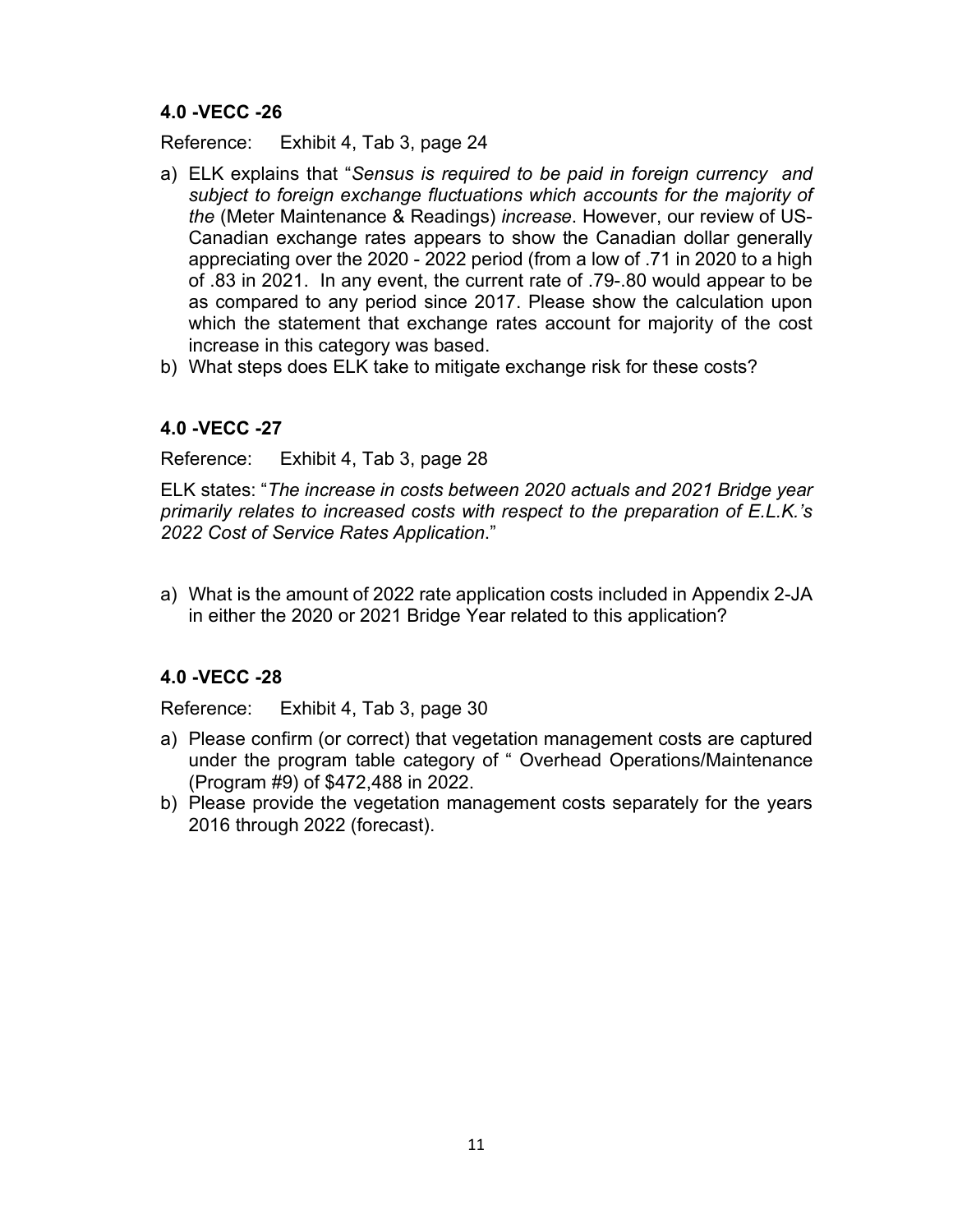Reference: Exhibit 4, Tab 3, page 32

| Program #10                                        | 2012<br>OEB-<br><b>Approved</b> | 2016<br><b>Actuals</b> | 2017<br><b>Actuals</b> | 2018<br><b>Actuals</b> | 2019<br><b>Actuals</b> | 2020<br><b>Actuals</b> | 2021<br><b>Bridge</b><br>Year | 2022<br><b>Test</b><br>Year |
|----------------------------------------------------|---------------------------------|------------------------|------------------------|------------------------|------------------------|------------------------|-------------------------------|-----------------------------|
| Underground<br>Operations<br>/Maintenance          | 202,000                         | 179,588                | 213,891                | 224,388                | 275,621                | 139,583                | 218,385                       | 248,366                     |
| Variance - vs.<br>previous year                    |                                 |                        | 34,303                 | 10,497                 | 51,233                 | -136.038               | 78,802                        | 29,982                      |
| Variance - Test<br>Year vs. 2020<br>Actuals        |                                 |                        |                        |                        |                        |                        |                               | 108,783                     |
| Variance - Test<br><b>Year vs 2012</b><br>Approved |                                 |                        |                        |                        |                        |                        |                               | 46,366                      |

#### **Table 4-26 – Underground Operations /Maintenance**

- a) For the years 2016 through 2022 please separate the amounts into reactive and planned underground maintenance.
- b) Please update Table 4-26 for 2021 actual results.

## **4.0 -VECC -30**

Reference: Exhibit 4, Tab 4, page 37

- a) Please identify any unfilled employment positions and provide the expected date for filling these positions.
- b) Please provide ELK's churn rate (i.e., average vacancy rate) for each year 2016 through 2021.

## **4.0 -VECC -31**

Reference: Exhibit 4, Tab 6, page 55

a) Please provide a detailed breakdown of the one-time regulatory costs for this application of \$539,799 by dividing the costs into the categories: Legal, Consulting, internal utility, and Other (please specify). For each category, please indicate the amounts expended (invoiced) to date.

### **4.0 -VECC -32**

Reference: Exhibit 4, Tab 6

a) If ELK is a member of the EDA please provide the annual membership fees for each of the years 2016 through 2022 (forecast).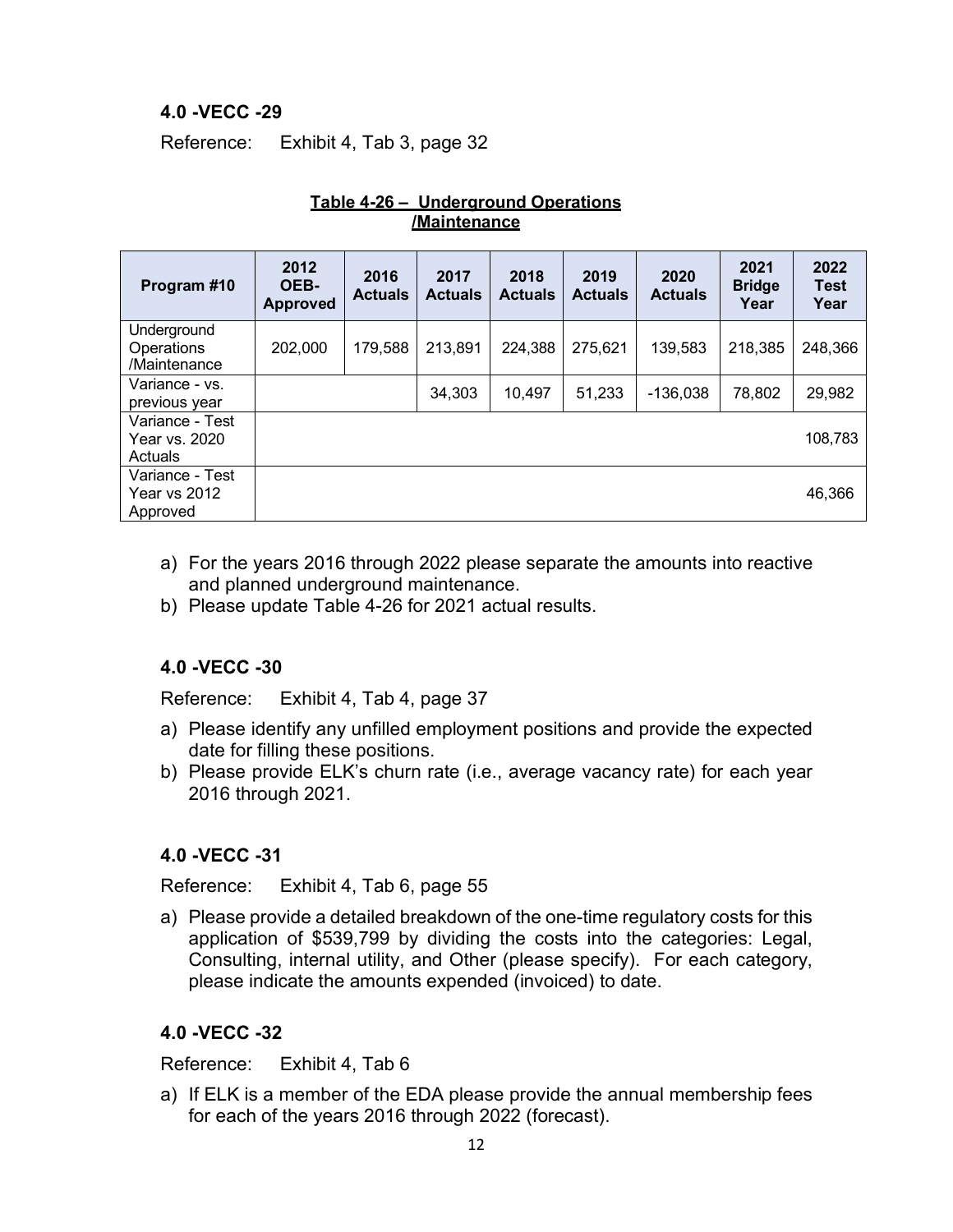# **5.0 COST OF CAPITAL AND RATE OF RETURN (EXHIBIT 5)**

## **5.0-VECC-33**

#### **Table 5-1**

| <b>Long-Term Debt</b>       | <b>Deemed LT</b><br><b>Debt</b> | Weighting | <b>Deemed Rate</b> | <b>Weighted Rate</b> |  |
|-----------------------------|---------------------------------|-----------|--------------------|----------------------|--|
| CIBC Loan                   | \$2,400,000                     | 31.0%     | 1.36%              | 0.4217%              |  |
| <b>Notional Debt</b>        | \$5,339,732                     | 69.0%     | 3.49%              | 2.4078%              |  |
| <b>Total Deemed LT Debt</b> | \$7,739,732                     | 100.0%    |                    |                      |  |
|                             | 2.8295%                         |           |                    |                      |  |

Reference: Exhibit 5, Tab 1 page 6

- a) ELK is significantly underleveraged. What are the reasons for this?
- b) With such low borrowing what is ELK's capital budget financing strategy for the 2022-2026 rate period?

### **6.0 CALCULATION OF REVENUE DEFICIENCY/SURPLUS (EXHIBIT 6)**

**N/A**

### **7.0 COST ALLOCATION (EXHIBIT 7)**

#### **7.0-VECC-34**

Reference: Exhibit 7 Cost Allocation Model, Tab I4

- a) Please provide a schedule that compares the break-out of assets percentages as between primary and secondary as used in the current Allocation as compared to ELK's last cost of service for the following accounts: i) 1830, ii) 1835, iii)1840 and iv) 1845. Please explain any material changes.
- b) Have there been any major changes in the way ELK purchases power and/or distributes it to customers (e.g., significant increase in km of line or change in distribution voltage used) since its 2012 Application?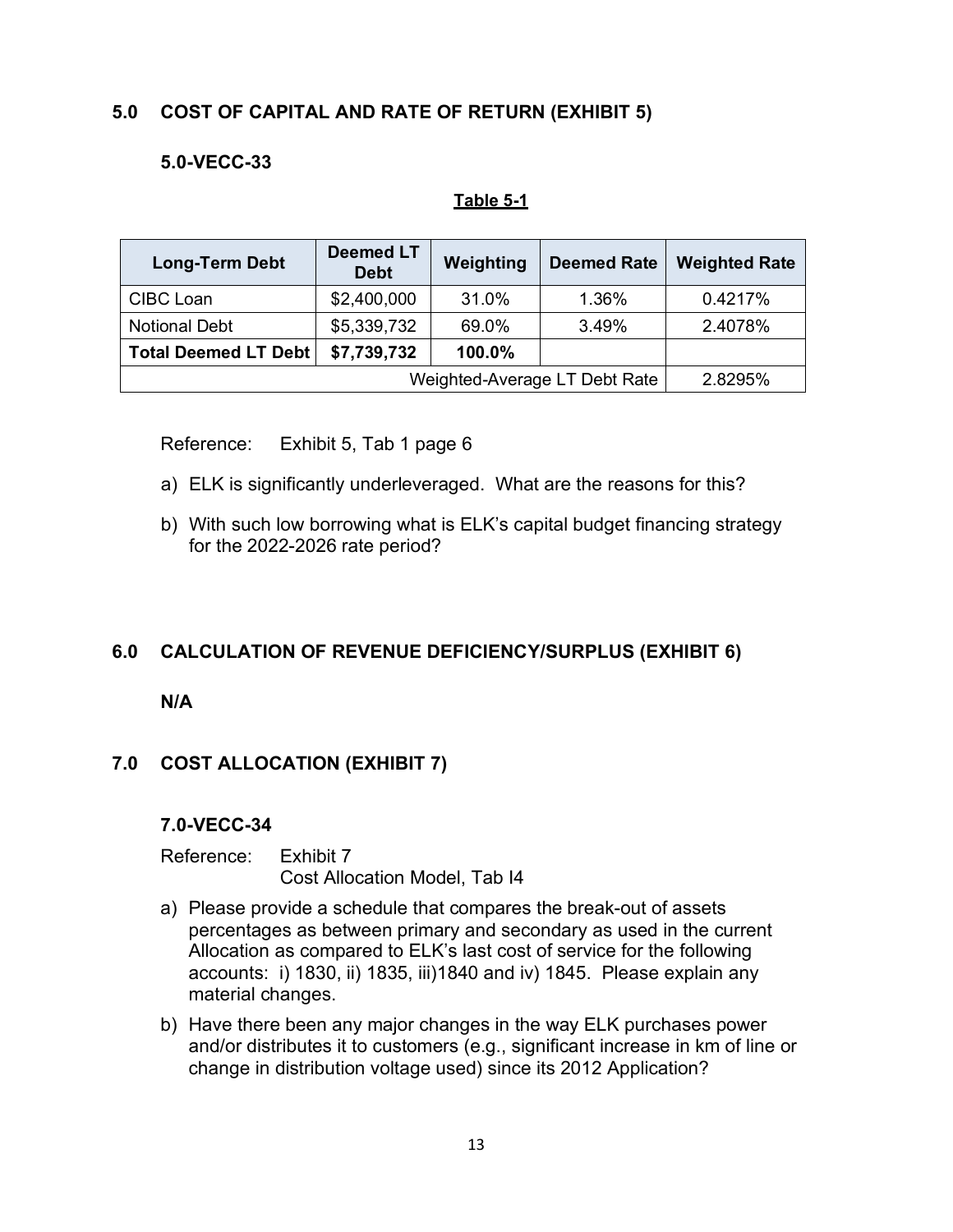Reference: Exhibit 7, page 5 Cost Allocation Model, Tabs I9 and O1

- a) It is noted that the capital cost for meters allocated to the Embedded Distributor class is equivalent to the accumulated depreciation allocated to the class. Are the meters installed at the Embedded Distributor's delivery points all fully depreciated?
- b) Please explain the significant reduction in the costs allocated to the Embedded Distributor class as between the Board Approved 2012 Allocated costs and the results of the 2022 Cost Allocation Study.

### **8.0 RATE DESIGN (EXHIBIT 8)**

### **8.0-VECC-36**

Reference: Exhibit 8, page 8 RTSR Workform, Tabs 3 and 4

- a) Please confirm that the RRR data used in Tab 3 is for 2020.
- b) With respect to Tab 4, why are the monthly 2020 billing quantities for Line Connection and Transformation Connection different?
- c) Please update the RTSR Workform using HONI's approved 2022 RTSRs.

### **8.0-VECC-37**

Reference: Exhibit 8, pages 9-10

- a) What were HONI's actual Low Voltage charges to ELK for 2021?
- b) What would be the resulting Low Voltage charges from HONI based on 2021 actual billing quantities and HONI's approved 2022 ST rates?

### **8.0-VECC-38**

Reference: Exhibit 8, page 11

a) Please explain the significant year to year variance in Table 8-10, Row G (Loss Factor in Distributor's System).